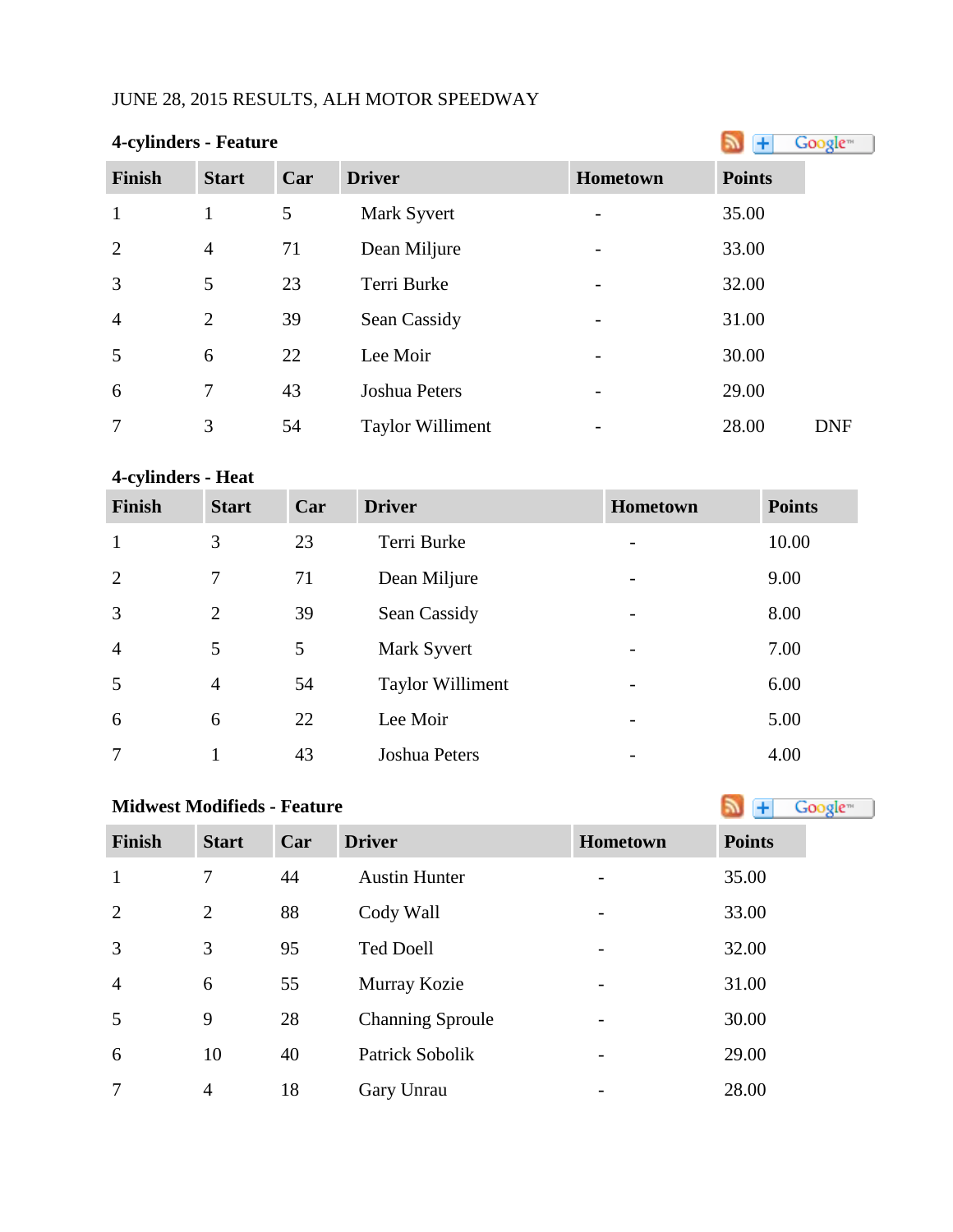| 8  |               | 47  | Erich Frey          | $\overline{\phantom{0}}$ | 27.00 |            |
|----|---------------|-----|---------------------|--------------------------|-------|------------|
| 9  | $\mathcal{D}$ | 921 | Rick Fehr           | $\overline{\phantom{a}}$ | 26.00 | <b>DNF</b> |
| 10 | 8             | 36  | <b>Ryan Cousins</b> | $\overline{\phantom{a}}$ | 25.00 | <b>DNF</b> |
| 11 | 11            | 12  | Tony Caissie        | $\overline{\phantom{a}}$ | 0.00  | <b>DNS</b> |

#### **Midwest Modifieds - Heat 2**

| <b>Finish</b>  | <b>Start</b>   | Car | <b>Driver</b>        | Hometown                 | <b>Points</b> |            |
|----------------|----------------|-----|----------------------|--------------------------|---------------|------------|
|                | 4              | 36  | <b>Ryan Cousins</b>  | $\overline{\phantom{a}}$ | 10.00         |            |
| 2              | 5              | 44  | <b>Austin Hunter</b> | $\overline{\phantom{a}}$ | 9.00          |            |
| 3              | 3              | 47  | Erich Frey           | $\overline{\phantom{m}}$ | 8.00          |            |
| $\overline{4}$ | $\overline{2}$ | 95  | <b>Ted Doell</b>     | $\overline{\phantom{0}}$ | 7.00          |            |
| 5              |                | 40  | Patrick Sobolik      | $\overline{\phantom{0}}$ | 6.00          | <b>DNF</b> |

#### **Midwest Modifieds - Heat 1**

| <b>Finish</b>  | <b>Start</b>   | Car | <b>Driver</b>           | <b>Hometown</b>          | <b>Points</b> |            |
|----------------|----------------|-----|-------------------------|--------------------------|---------------|------------|
|                |                | 88  | Cody Wall               | $\overline{\phantom{a}}$ | 10.00         |            |
| $\overline{2}$ | 5              | 921 | Rick Fehr               | $\overline{\phantom{a}}$ | 9.00          |            |
| 3              | 2              | 18  | Gary Unrau              | $\overline{\phantom{a}}$ | 8.00          |            |
| $\overline{4}$ | 6              | 55  | Murray Kozie            | $\overline{\phantom{a}}$ | 7.00          |            |
| 5              | $\overline{4}$ | 28  | <b>Channing Sproule</b> | $\overline{\phantom{a}}$ | 6.00          |            |
| 6              | 3              | 12  | <b>Tony Caissie</b>     | -                        | 5.00          | <b>DNF</b> |

| <b>Modifieds - Feature</b> | ā, |  |
|----------------------------|----|--|
|                            |    |  |

| <b>Finish</b>  | <b>Start</b>   | Car            | <b>Driver</b>         | Hometown        | <b>Points</b> |
|----------------|----------------|----------------|-----------------------|-----------------|---------------|
| $\mathbf{1}$   | 3              | 9M             | Lee Mcrae             | $\qquad \qquad$ | 35.00         |
| 2              | $\overline{4}$ | 10W            | Ward Imrie            |                 | 33.00         |
| 3              | 5              | 5              | <b>Scott Greer</b>    |                 | 32.00         |
| $\overline{4}$ | 2              | 1 <sub>R</sub> | <b>Rick Delaine</b>   | $\qquad \qquad$ | 31.00         |
| 5              | 6              | 48             | Jerome Guyot          |                 | 30.00         |
| 6              | 7              | 33             | <b>Garrett Gamsby</b> | $\qquad \qquad$ | 29.00         |
| 7              |                | 24             | James Wall            |                 | 28.00         |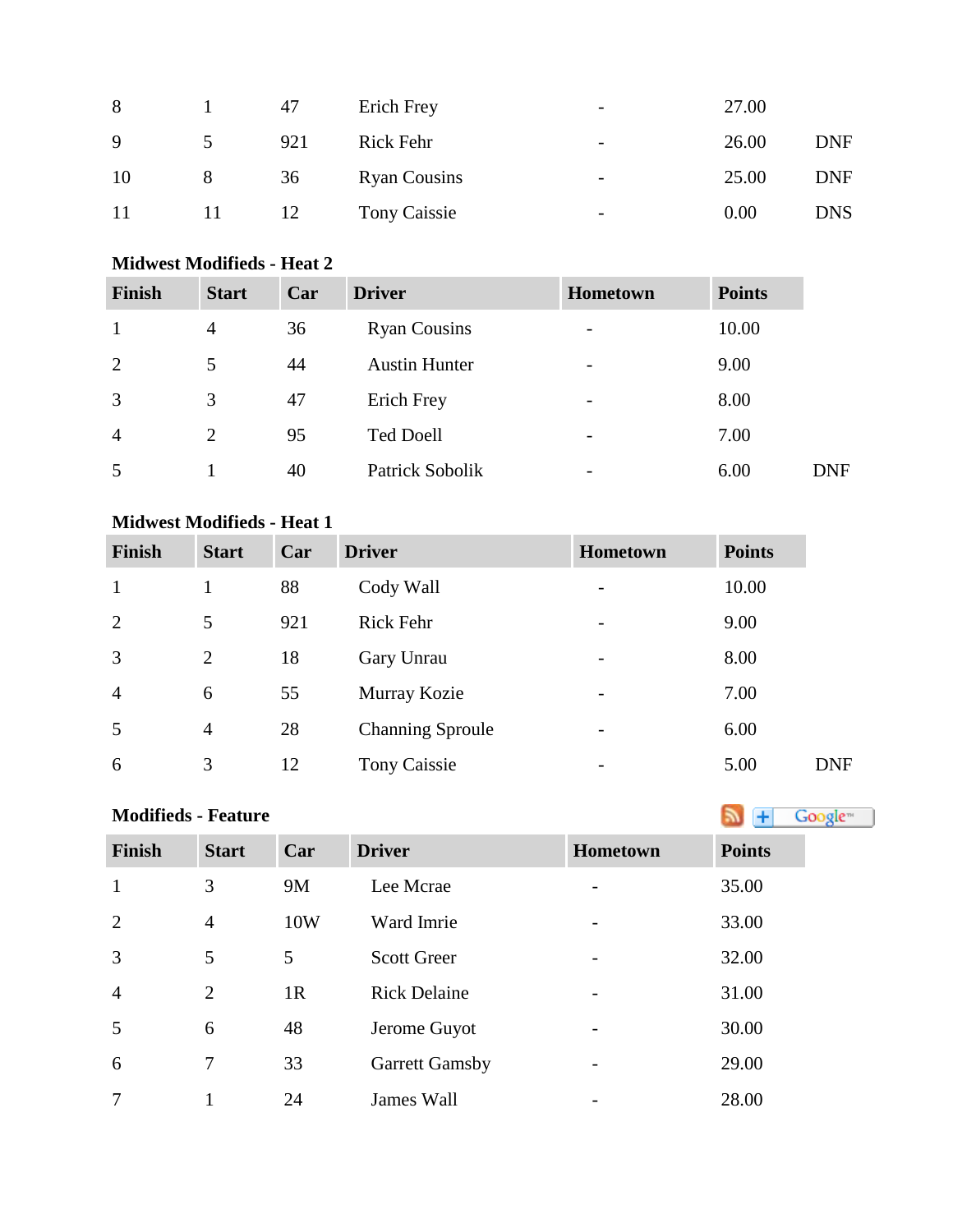| O<br>Ō |  |  | Jeff Pritchard | - | .00 | DNF |
|--------|--|--|----------------|---|-----|-----|
|--------|--|--|----------------|---|-----|-----|

| <b>Modifieds - Heat</b> |  |
|-------------------------|--|
|-------------------------|--|

| <b>Finish</b>  | <b>Start</b>   | Car            | <b>Driver</b>         | Hometown                 | <b>Points</b> |
|----------------|----------------|----------------|-----------------------|--------------------------|---------------|
| $\mathbf{1}$   | $\overline{2}$ | 10W            | Ward Imrie            |                          | 10.00         |
| $\overline{2}$ | $\overline{4}$ | 5              | <b>Scott Greer</b>    | $\overline{\phantom{a}}$ | 9.00          |
| 3              | 5              | <b>9M</b>      | Lee Mcrae             |                          | 8.00          |
| $\overline{4}$ | 6              | 1 <sub>R</sub> | <b>Rick Delaine</b>   |                          | 7.00          |
| 5              | $\mathbf{1}$   | 24             | James Wall            |                          | 6.00          |
| 6              | 3              | 48             | Jerome Guyot          |                          | 5.00          |
| 7              | 8              | 33             | <b>Garrett Gamsby</b> |                          | 4.00          |
| 8              | 7              | 1J             | Jeff Pritchard        |                          | 3.00          |

Google<sup>®</sup>

#### **PureStocks - Feature**

**Finish Start Car Driver Hometown Points** 1 1 25 Brad Wall - 35.00 2 3 6 Nathan Klaassen - 33.00 3 4 37 Steve Redman - 32.00 4 6 2T Derek Pollock - 31.00 5 2 13 Michael Wenham Jim Mulholland - 30.00 6 7 8 Rod Wolfe - 29.00 7 8 9 Les Mcrae - 28.00 8 11 21C Cole Manydanuk - 27.00 9 10 55 Bryce Sexton - 26.00 10 9 445 Marv Klaassen - 25.00 11 5 44 John Ford Bradon Hennoritte - 24.00 DNF 12 12 95 Al Unger - 0.00 DNS

#### **Pure Stocks - Heat 2**

| Finish | <b>Start</b> | Car <sup>1</sup> | <b>Driver</b> | <b>Hometown</b>          | <b>Points</b> |
|--------|--------------|------------------|---------------|--------------------------|---------------|
|        |              | $2^{\circ}$      | Derek Pollock | $\overline{\phantom{0}}$ | 10.00         |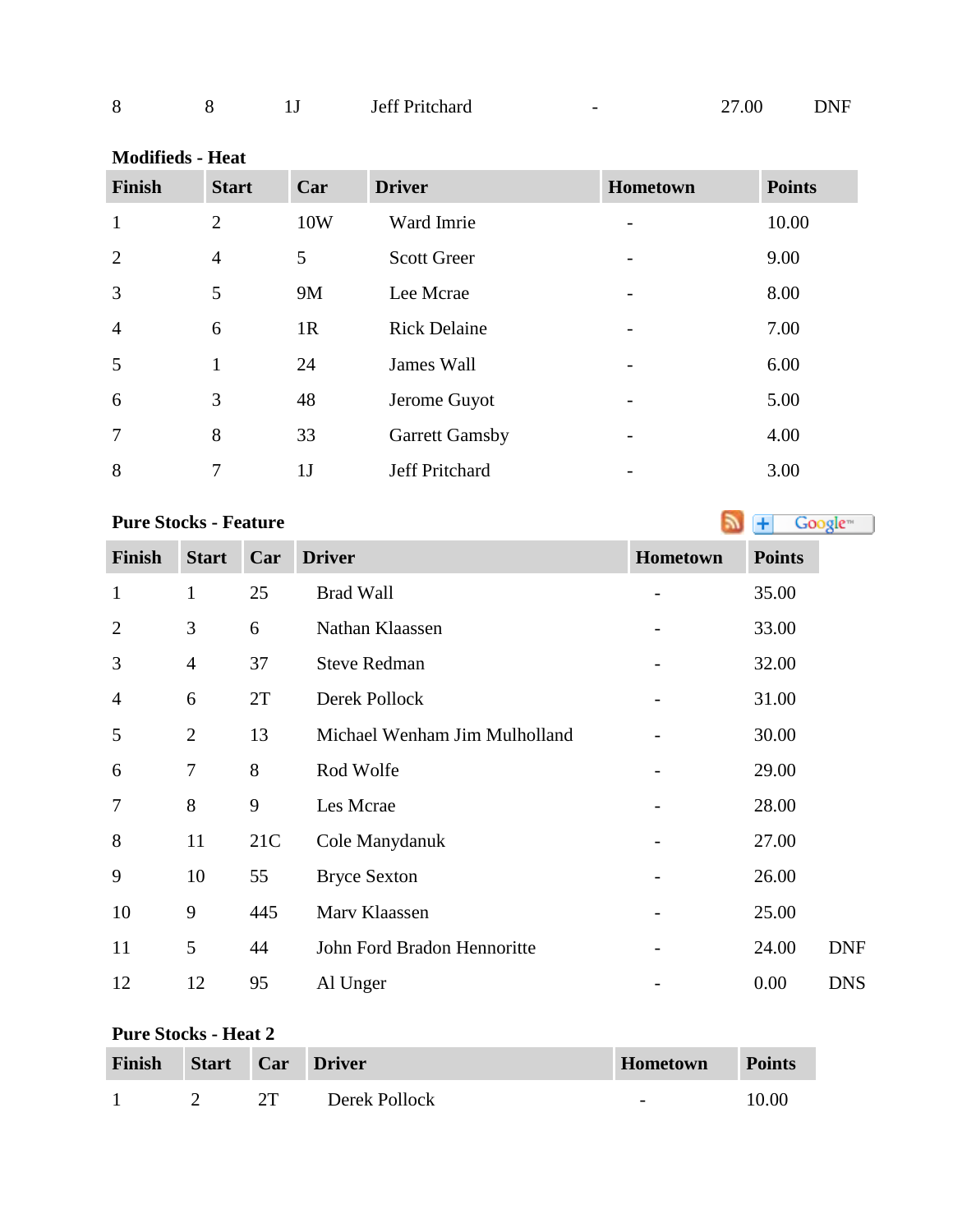| $\overline{2}$ | 3              | 8   | Rod Wolfe                   | $\overline{\phantom{a}}$ | 9.00 |     |
|----------------|----------------|-----|-----------------------------|--------------------------|------|-----|
| 3              | 1              | 25  | <b>Brad Wall</b>            | $\overline{\phantom{0}}$ | 8.00 |     |
| $\overline{4}$ | 6              | 44  | John Ford Bradon Hennoritte | $\overline{\phantom{a}}$ | 7.00 |     |
| 5              | 5              | 55  | <b>Bryce Sexton</b>         | $\overline{\phantom{0}}$ | 6.00 |     |
| 6              | $\overline{4}$ | 21C | Cole Manydanuk              | $\overline{\phantom{a}}$ | 5.00 | DNF |

#### **Pure Stocks - Heat 1**

| <b>Finish</b>  | <b>Start</b> | Car | <b>Driver</b>                 | <b>Hometown</b> | <b>Points</b> |            |
|----------------|--------------|-----|-------------------------------|-----------------|---------------|------------|
|                | 4            | 9   | Les Mcrae                     |                 | 10.00         |            |
| 2              | 3            | 6   | Nathan Klaassen               |                 | 9.00          |            |
| 3              | 1            | 37  | <b>Steve Redman</b>           |                 | 8.00          |            |
| $\overline{4}$ | 5            | 13  | Michael Wenham Jim Mulholland |                 | 7.00          |            |
| 5              | 6            | 445 | Mary Klaassen                 |                 | 6.00          |            |
| 6              | 2            | 95  | Al Unger                      |                 | 0.00          | <b>DNS</b> |

# **StreetStock - Feature Street Stock - Feature**

| <b>Finish</b>  | <b>Start</b> | Car            | <b>Driver</b>        | Hometown | <b>Points</b> |
|----------------|--------------|----------------|----------------------|----------|---------------|
| $\mathbf{1}$   | 4            | 53             | <b>Billy Maruca</b>  |          | 35.00         |
| $\overline{2}$ | 3            | 70             | Jesse Teunis         |          | 33.00         |
| 3              | 2            | 11SR           | Shawn Holden         |          | 32.00         |
| $\overline{4}$ | $\tau$       | 2              | Derek Pollock        |          | 31.00         |
| 5              | 1            | $\overline{4}$ | Doug Perrier         | -        | 30.00         |
| 6              | 6            | 76             | <b>Brent Douglas</b> |          | 29.00         |
| 7              | 5            | 39             | <b>Shawn Teunis</b>  |          | 28.00         |

### **Street Stock - Heat**

| <b>Finish</b>  | <b>Start</b>   | Car  | <b>Driver</b>       | <b>Hometown</b> | <b>Points</b> |
|----------------|----------------|------|---------------------|-----------------|---------------|
|                |                | 53   | <b>Billy Maruca</b> |                 | 10.00         |
| 2              | $\overline{A}$ | 70   | Jesse Teunis        |                 | 9.00          |
| 3              | 6              | 11SR | Shawn Holden        | -               | 8.00          |
| $\overline{A}$ |                | 39   | <b>Shawn Teunis</b> |                 | 7.00          |